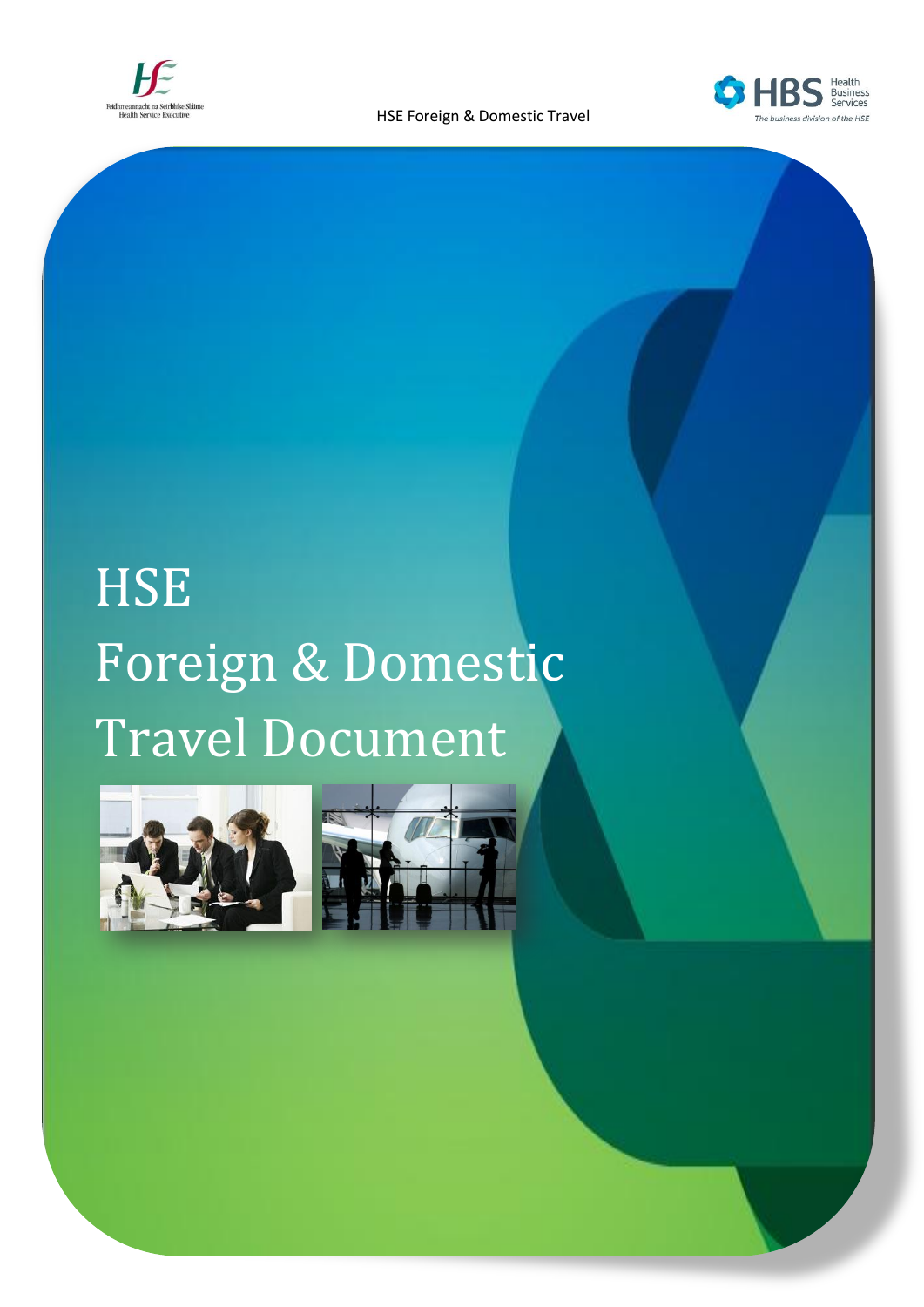



## TABLE OF CONTENTS: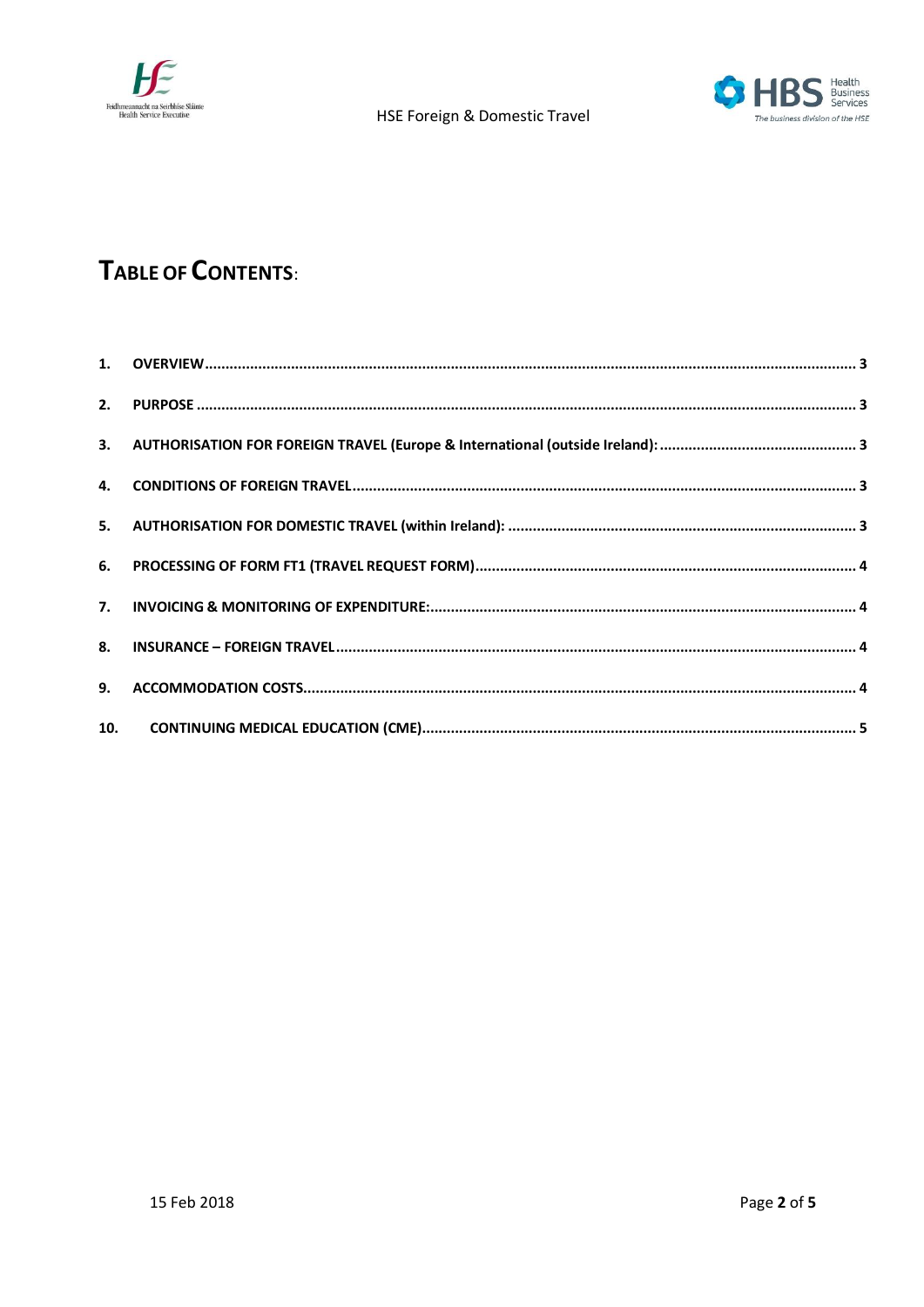



**FOREIGN & DOMESTIC AIR TRAVEL FOR STAFF OF THE HEALTH SERVICE EXECUTIVE**

### <span id="page-2-0"></span>**1. OVERVIEW**

This document sets out the Health Service (HSE) procedure in relation to official foreign travel and internal flights.

#### <span id="page-2-1"></span>**2. PURPOSE**

The travel policy document is designed to:

 Meet the business objectives of the HSE and ensure economic use of resources and to achieve value for money for the tax paver.

#### <span id="page-2-2"></span>**3. AUTHORISATION FOR FOREIGN TRAVEL (Europe & International (outside Ireland):**

Foreign travel applications must be:

- Submitted on Form FT-1 (Travel Request Form) download from HSEnet.
- Authorised by the Director General / National Director in accordance with the National Financial Regulations (NFR).
- Where practical, submit to the National Director within a minimum of 2 weeks prior to departure date for processing by contracted travel company.

#### <span id="page-2-3"></span>**4. CONDITIONS OF FOREIGN TRAVEL**

- The benefits to the HSE or requirements of travel must be highlighted by the applicant.
- Economy Class travel must be availed of to destinations of 6 hrs duration or less.
- Business Class travel for flights in excess of 6 hrs requires written approval of the Director General / National Director.
- Foreign travel expenditure must comply with budgetary constraints.

*(See HSE National Financial Regulations and Travel & Subsistence Rates for further information.)*

#### <span id="page-2-4"></span>**5. AUTHORISATION FOR DOMESTIC TRAVEL (within Ireland):**

Domestic travel applications must be:

- Submitted on Form FT-1 (Travel Request Form) download from HSEnet.
- Authorised by Assistant National Director or equivalent salary/grade in accordance with the National Financial Regulations (NFR).
- Where practical, submit to the Assistant National Director or equivalent salary/grade within a minimum of 2 weeks prior to departure date for processing by contracted travel company.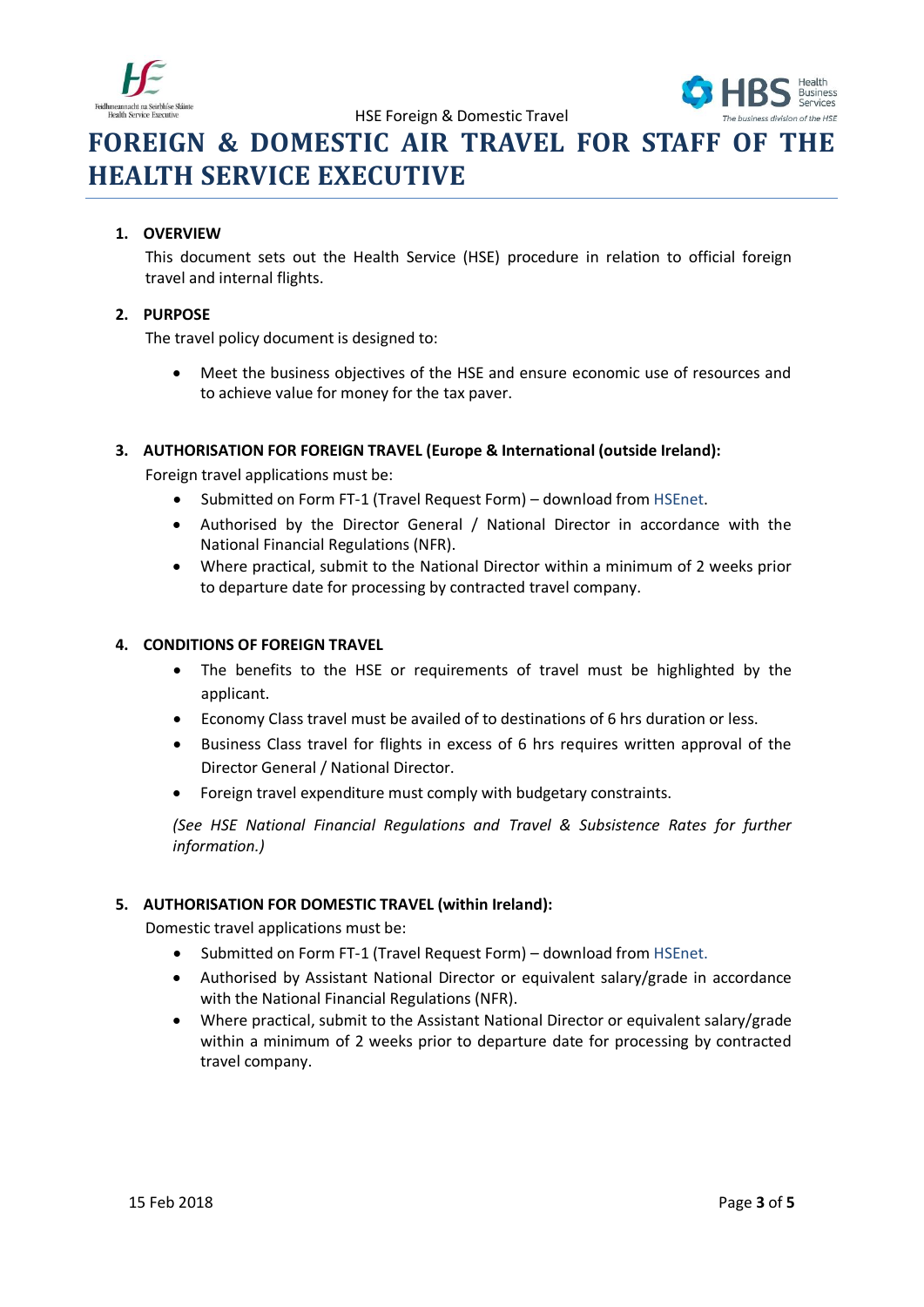



#### <span id="page-3-0"></span>**6. PROCESSING OF FORM FT1 (TRAVEL REQUEST FORM)**

 A fully completed and authorised FT1 Form should be forwarded to the contracted travel company (see FT-1 Form for contact details) and also copied to [travel@hse.ie](mailto:travel@hse.ie) (*for HSE records only*).

**Note: FT1 Form sent by email must be scanned copy with actual signature. FT1 form sent by Fax must be signed with actual signature. (***Use only in exceptional cases).*

- The contracted travel company will confirm flight availability and prices directly to applicant.
- The contracted travel company will issue an e-Ticket on receipt of written confirmation of acceptance of the itinerary from the applicant.

**Note: In the event of cancellation, the original tickets must be returned immediately to the contracted travel company in order to secure a refund/credit, if possible.**

#### <span id="page-3-1"></span>**7. INVOICING & MONITORING OF EXPENDITURE:**

- The Office of Head of Procurement (OHOP) will receive a monthly consolidated invoice from the contracted travel company to include travel booking details, ticket cost and management fee for booking? (Management Fee will be applied to all amounts invoiced as per agreed contract pricing.)Each division will be issued with a report of their booking/travel transactions for their review/verification.
- Each division to respond with approval of report to OHOP promptly. No response received from divisions by a specified date, will be deemed as confirmation of their acceptance of transactions.
- OHOP will issue approved invoice to Accounts Payable for payment.

#### <span id="page-3-2"></span>**8. INSURANCE – FOREIGN TRAVEL**

All Employees, Members, Consultants and Official Guests of the HSE are covered by the HSE Insurance policy whilst on official travel.

#### <span id="page-3-3"></span>**9. ACCOMMODATION COSTS**

- Prior approval for reimbursement of foreign hotel/accommodation costs must be granted by the Director General / National Director.
- Staff should arrange payment of their hotel bills which will be reimbursed through subsistence payments or voucher expenses.
- No domestic accommodation will be booked through Travel Management Company, however, favourable rates can be arranged.
- Where foreign accommodation is being arranged through the Travel Management Company it will be on a B&B basis only. Cost of accomodation, together with any other charges incurred, must be discharged by the applicant on departure. See HSE Travel & Subsistence Rates
- <https://www.hse.ie/eng/staff/benefitsservices/travel-subsistence/>